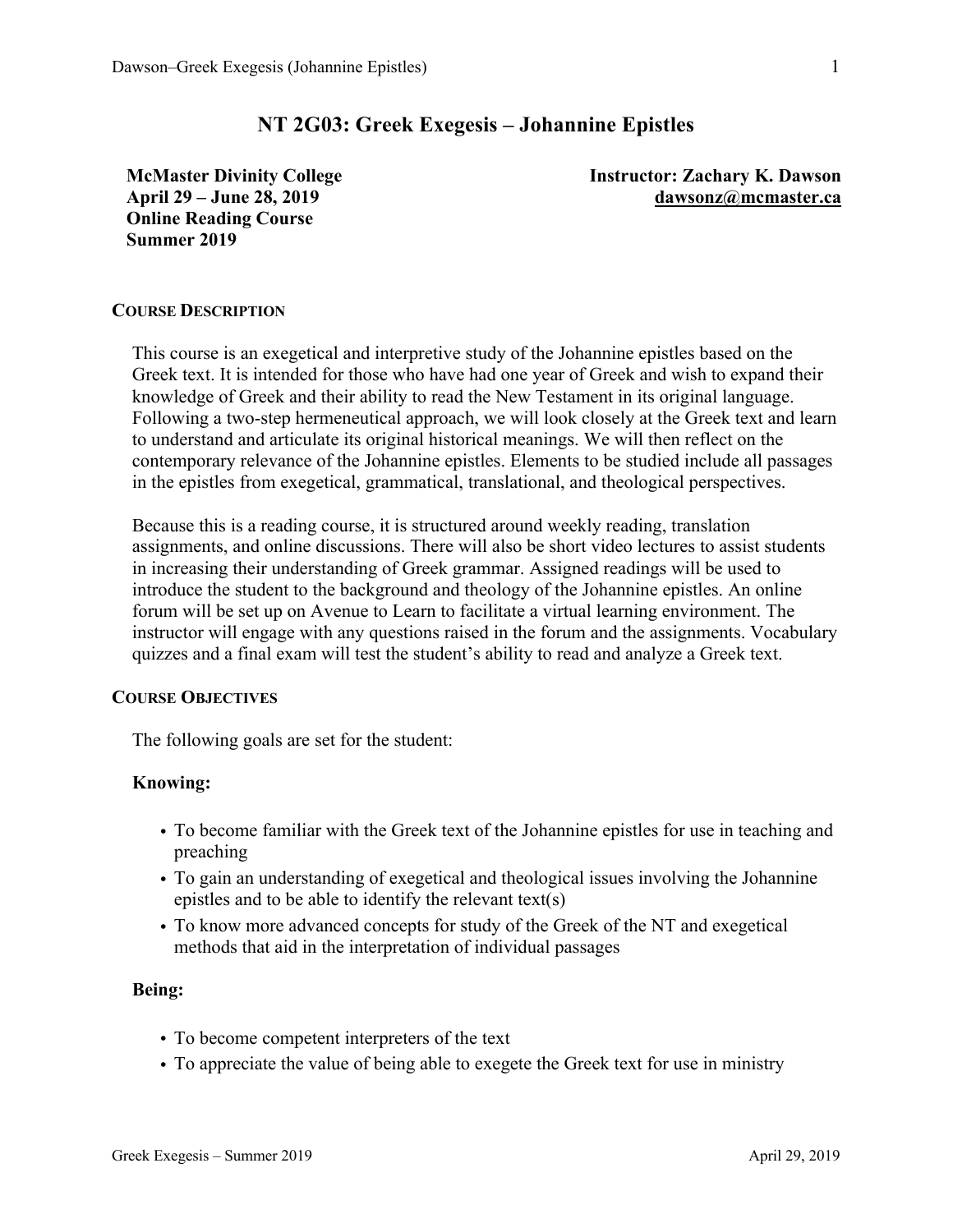• To allow the Johannine epistles to motivate, form, and transform one's faith, worship, and Christian way of life

### **Doing:**

- To master the skills necessary to exegete the Greek text of these documents
- To explain key topics and major exegetical issues related to the Johannine literature
- To develop and practice responsible exegetical methods that draw upon the varied resources available (opentext.org, Greek grammar, commentaries, etc.)

# **COURSE PREREQUISITES**

NT 1G03 and NT 1H03, or equivalent. This course satisfies the Greek exegesis requirement, and should be the first exegesis course for those who have completed one year of Greek. This course may be used to make up admissions deficiencies for M.A. and Ph.D. students.

# **TEXTBOOK AND MATERIALS**

1. Students are required to possess the following:

A standard edition of the Greek New Testament, such as the Nestle-Aland (27th–28th ed.) or UBS (4th–5th ed.).

Porter, Stanley E., *Idioms of the Greek New Testament* (2nd ed.; Sheffield: Sheffield Academic Press, 1994).

A suitable Greek-English lexicon (see bibliography below, preferably one of the starred entries).

A suitable commentary on the Johannine epistles (chosen from the list below, preferably one of the starred entries).

2. Students are recommended to have access to the following:

Porter, Reed, and O'Donnell, *Fundamentals of New Testament Greek* (Grand Rapids: Eerdmans, 2010).

A parsing tool, such as Tyndale house STEP Bible (www.stepbible.org), biblewebapp.org, Bibleworks, Logos, Accordance, etc.

All required textbooks for this class are available from the College's book service, READ On Bookstore, Room 145, McMaster Divinity College. Texts may be purchased on the first day of class. For advance purchase, you may contact READ On Bookstore:

Address: 5 International Blvd., Etobicoke, ON M9W 6H3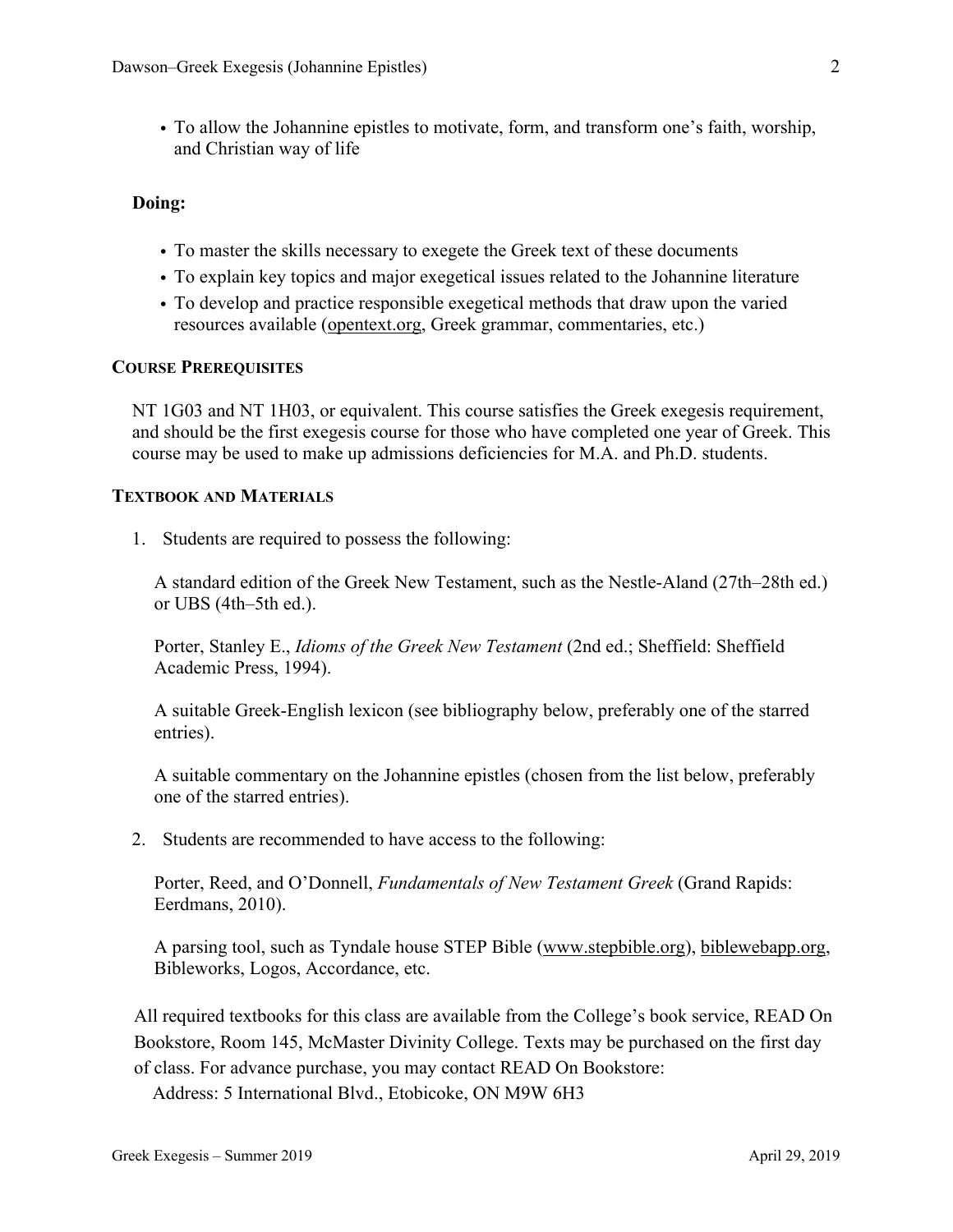Phone: 416.620.2934; Fax: 416.622.2308; Email: books@readon.ca

Other book services may also carry the texts.

### **COURSE REQUIREMENTS**

Students are required to complete all of the following assignments. Each weekly assignment should be uploaded in PDF format to the designated Avenue to Learn (A2L) course submission folder. No unfinished assignments are permitted. See below for late submission policy.

# 1. Weekly Exegetical Assignments (40%).

Each week, students will examine an assigned passage (see schedule below) and then prepare both exegetical notes and an English translation. A template for the weekly exegetical assignment will be posted on A2L before the first week of class. These assignments are due at 10:00 am each Monday, according to the class schedule below.

# 2. Reading Response (20%).

Students are required to read Judith M. Lieu's *The Theology of the Johannine Epistles* in the New Testament Theology series (Cambridge University Press) and submit a written response that answers the questions below. Although the questions can be answered independently using a new heading for each, the thoughts included in each answer must be well organized and clearly presented in full paragraphs (i.e., these are to be formal responses). The entire reading response must be at least 1,500 words and must follow the "MDC Style Guidelines for Essays and Theses." It is due at 11:59 pm on **June 28th** (Exam day).

Lieu, Judith M. *The Theology of the Johannine Epistles.* New Testament Theology Cambridge: Cambridge University Press, 1991.

- a. Present five quotations from the book that made you stop and think, briefly explaining each choice.
- b. How has this book deepened your understanding of the Johannine epistles as a part of the New Testament? Give specific examples.
- c. How has this book deepened your understanding of the theology of the Johannine epistles? Give specific examples.
- d. How has the book deepened your understanding of the relevance of the message of the Johannine epistles to the contemporary world? Give specific examples.

# 3. Vocabulary Quizzes (15%).

Students will write four brief vocabulary quizzes on **May 13th**, **May 27th**, **June 3th**, and **June 17th**. The "Special Vocabulary" for the Johannine epistles from Kubo's *A Reader's Greek–English Lexicon of the New Testament* (Grand Rapids: Zondervan, 1975) will be included on every quiz, but each quiz will also cover a specific section of the Greek vocabulary included in Porter, Reed, and O'Donnell. The relevant vocabulary lists will be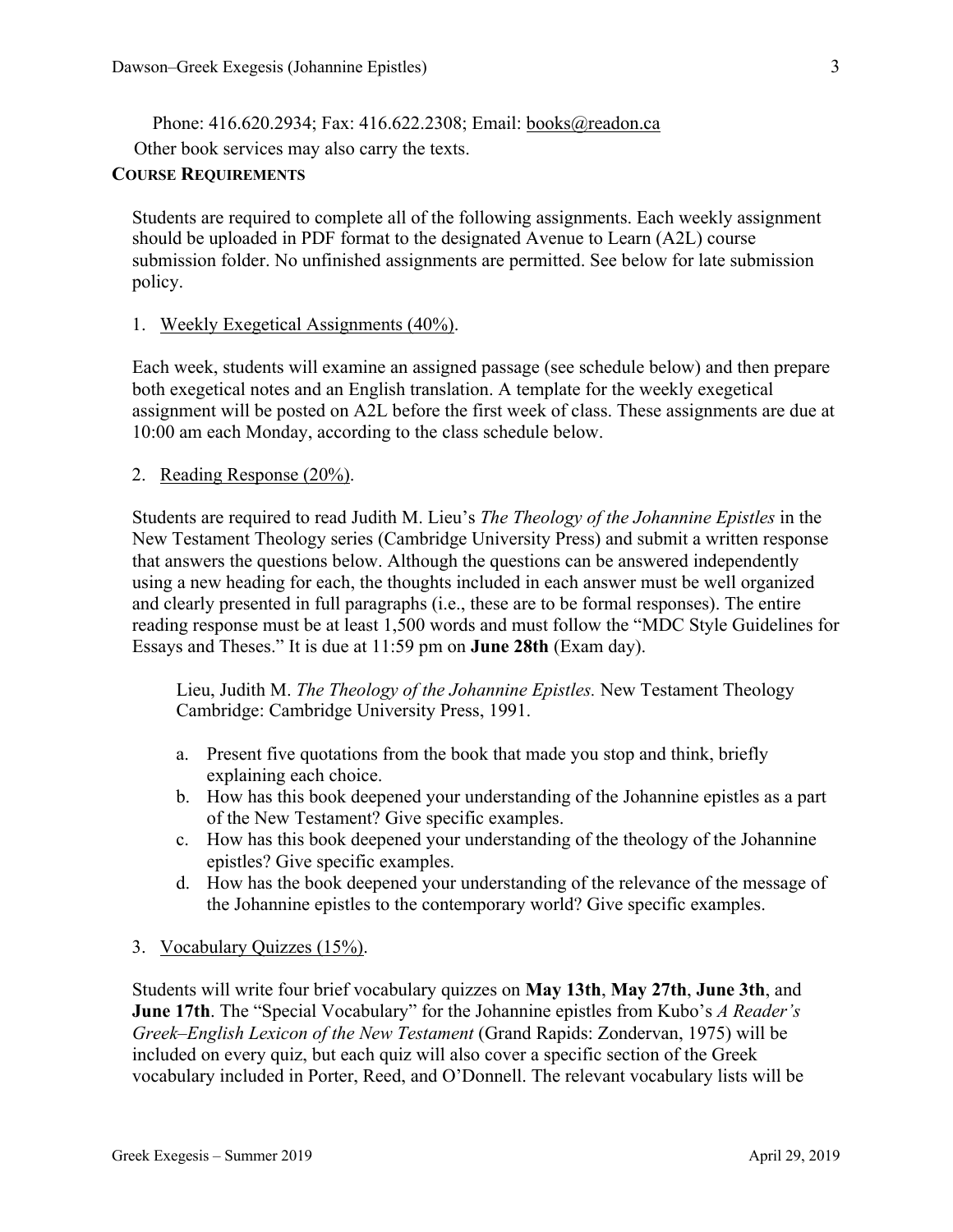uploaded to the course page on A2L, with the relevant sections highlighted. Students must complete all four quizzes. The quiz with the lowest score will be dropped.

4. Final Examination (25%).

Students must complete a final examination, which is scheduled for **June 28th** (time to be determined). This exam will test each student's familiarity with the Greek language and with the Johannine epistles. Students will be asked a variety of grammatical questions and will be required to translate two passages from the Johannine epistles. For those students who cannot come to the college on the exam date, a proctor must be appointed.

| Grading Summary:              |         |
|-------------------------------|---------|
| <b>Exegetical Assignments</b> | 40%     |
| <b>Reading Response</b>       | 20%     |
| <b>Vocabulary Quizzes</b>     | 15%     |
| Final Exam                    | 25%     |
| Total                         | $100\%$ |

# **SCHEDULE**

| <b>Week</b><br><b>Starting</b> | <b>Assignment</b><br>Due | <b>Passage</b>     | <b>Reading</b>       | <b>Quizzes/Exams</b> |
|--------------------------------|--------------------------|--------------------|----------------------|----------------------|
| <b>April 29</b>                |                          |                    | Articles on A2L      |                      |
|                                |                          |                    | Idioms Chs. 4–6      |                      |
| May 6                          | 1                        | $3$ John $1-12$    | Chs. $7-9$           |                      |
| May 13                         | $\overline{2}$           | $2$ John $1-13$    | $Chs. 10-11$         | Quiz 1 (May 13)      |
| May 20                         | 3                        | 1 John $1:1-10$    | Chs. $1-3$           |                      |
| <b>May 27</b>                  | $\overline{4}$           | 1 John $2:1-14$    | $Chs.12-14$          | Quiz 2 (May 27)      |
| June 3                         | 5                        | 1 John 2:15-27     | Chs. $15-16$         | Quiz 3 (June 3)      |
| June 10                        | 6                        | 1 John $2:28-3:10$ | $Chs. 17-19$         |                      |
| June 17                        | 7                        | 1 John $3:11-24$   | Chs. 20-21           | Quiz 4/Review        |
| June 24                        | 8                        | 1 John $4:1-16$    | Reading Response DUE | EXAM (June 28th)     |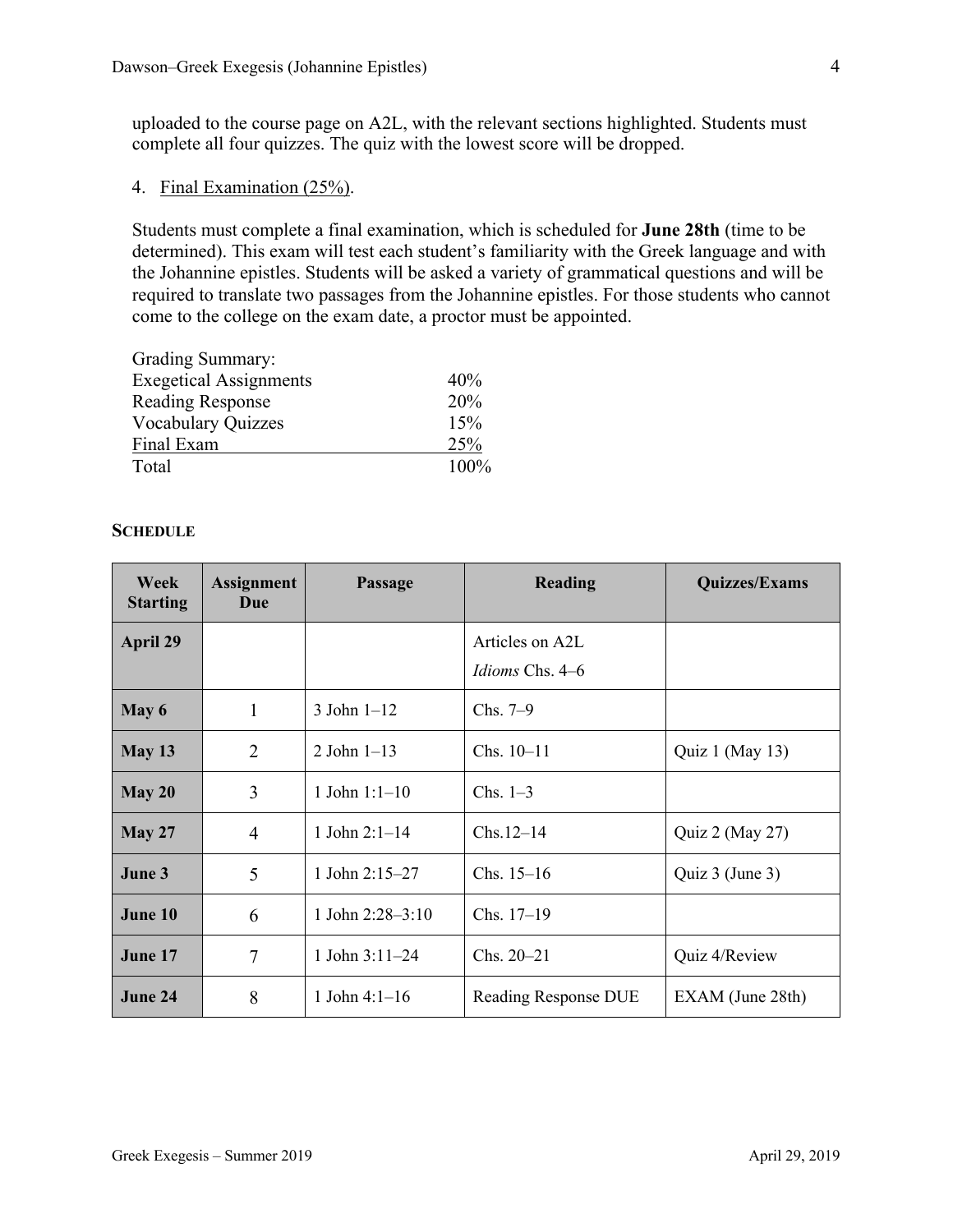#### **INTERACTION WITH THE INSTRUCTOR**

The instructor will be available via email and the Avenue to Learn discussion forum. Short lectures will be posted weekly on Avenue to Learn for students to view. These lectures are designed to supplement the readings in *Idioms* as well as help students gain expertise in analyzing Greek grammar.

#### **LATE SUBMISSION POLICY**

All assignments must be submitted on or before the date due, unless other arrangements are made in advance. A late penalty of 2% per day will be applied to all assignments submitted after the deadline, unless an extension has been obtained from the instructor prior to the deadline. Assignments will not be accepted if more than seven days late.

### **ACADEMIC HONESTY**

Academic dishonesty is a serious offence that may take any number of forms, including plagiarism, the submission of work that is not one's own or for which previous credit has been obtained, and/or unauthorized collaboration with other students. Academic dishonesty can result in severe consequences, e.g., failure of the assignment, failure of the course, a notation on one's academic transcript, and/or suspension or expulsion from the College.

Students are responsible for understanding what constitutes academic dishonesty. Please refer to the Divinity College Statement on Academic Honesty  $\sim$ https://www.mcmasterdivinity.ca/programs/rules-regulations.

# **GENDER INCLUSIVE LANGUAGE**

McMaster Divinity College uses inclusive language for human beings in worship services, student written materials, and all of its publications. In reference to biblical texts, the integrity of the original expressions and the names of God should be respected. The NRSV and TNIV are examples of the use of inclusive language for human beings. It is expected that inclusive language will be used in chapel services and all MDC assignments.

#### **STYLE**

All stylistic considerations (including but not limited to questions of formatting, footnotes, and bibliographic references) must conform to the McMaster Divinity College Style Guidelines for Essays and Theses:

https://mcmasterdivinity.ca/sites/default/files/documents/mdcstyleguide.pdf Failure to observe appropriate form will result in grade reductions.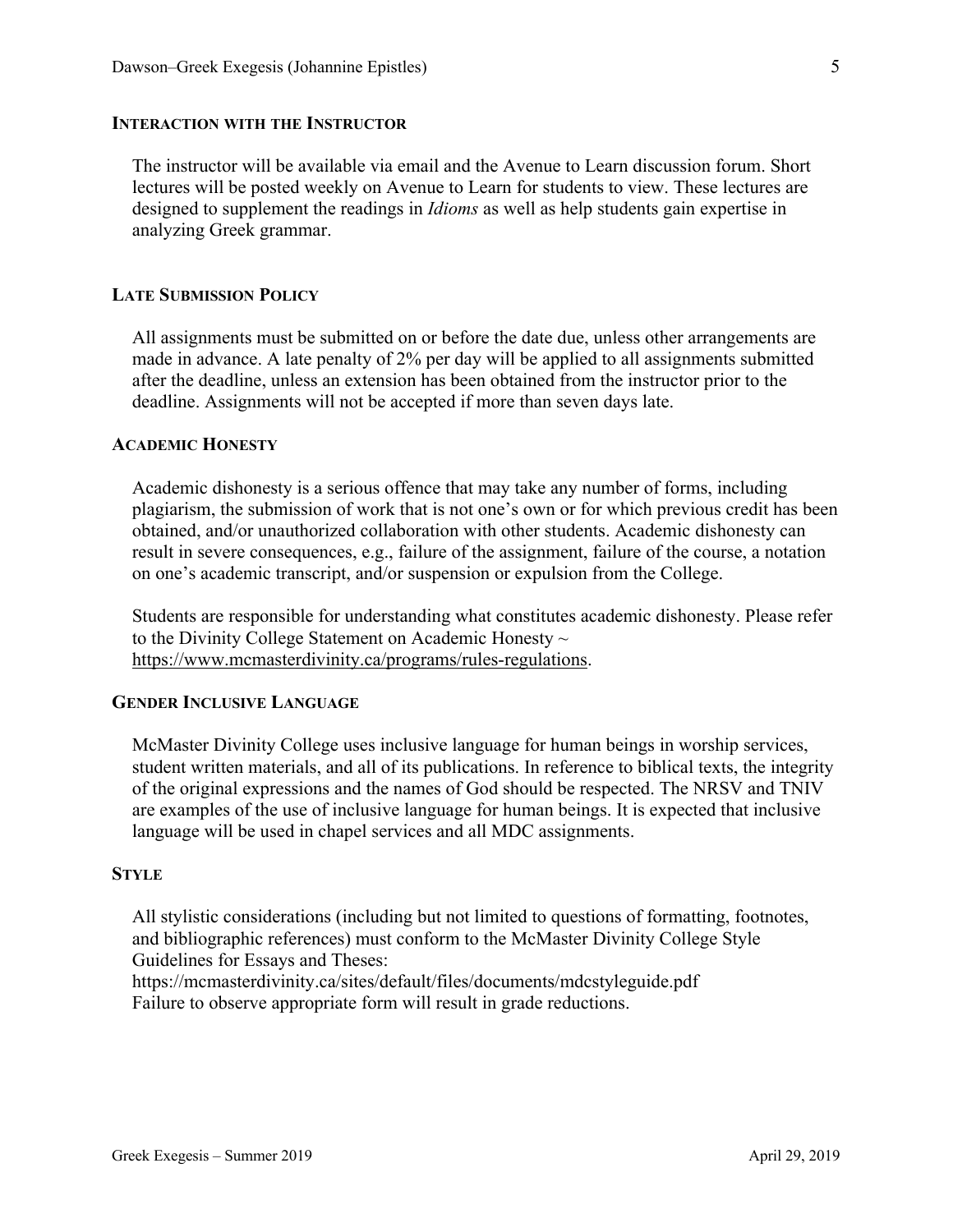#### **REFERENCES**

**1.** Greek-English Lexicons

Bauer, Walter, Frederick W. Danker, W. F. Arndt, and F. W. Gingrich. *Greek-English Lexicon of the New Testament and Other Early Christian Literature.* 3rd ed. Chicago: University of Chicago Press, 2000.\*

Danker, Frederick W. *The Concise Greek-English Lexicon of the New Testament*. Chicago: University of Chicago Press, 2009.

Liddell, Henry George, Robert Scott, and Henry Stuart Jones. *A Greek-English Lexicon.* 9th ed. Oxford: Clarendon, 1996. [Available Online @ www.tlg.uci.edu/lsj/]

Liddell, Henry George, and Robert Scott. *An Intermediate Greek-English Lexicon*. Oxford: Clarendon Press, 1889.

Liddell, Henry George, and Robert Scott. *Liddell and Scott's Greek-English Lexicon, Abridged*. Simon Wallenberg Press, 2007.

Louw, J.P., and E.A. Nida, *Greek–English Lexicon of the New Testament Based on Semantic Domains.* 2 vols. New York: United Bible Societies, 1989.\*

Thayer, J.H., *A Greek–English Lexicon of the New Testament.* New York: American Book Company, 1897.

**2.** Commentaries on the Johannine Epistles

Brooke, A.E. *The Johannine Epistles.* ICC. Edinburgh, T&T Clark, 1912.

Brown, Raymond E. *The Epistles of John.* AB. New Haven, CT: Yale University Press, 1982.

Bruce, F.F. *The Epistles of John: Introduction, Exposition, and Notes.* Grand Rapids, MI: Eerdmans, 1979.

Bultmann, Rudolf K. *The Johannine Epistles.* Hermeneia. Minneapolis, MN: Fortress, 1973.

Jobes, Karen H. *1, 2, and 3 John*. Zondervan Exegetical Commentary on the New Testament. Grand Rapids: Zondervan, 2014.\*

Kruse, Colin G. *The Letters of John.* Pillar New Testament Commentary. Grand Rapids, MI: Eerdmans, 2000.\*

Lieu, Judith M. *I, II, & III John.* New Testament Library. Louisville, KY: Westminster John Knox Press, 2008.

Marshall, I. Howard. *The Epistles of John.* NICNT. Grand Rapids, MI: Eerdmans, 1978.\*